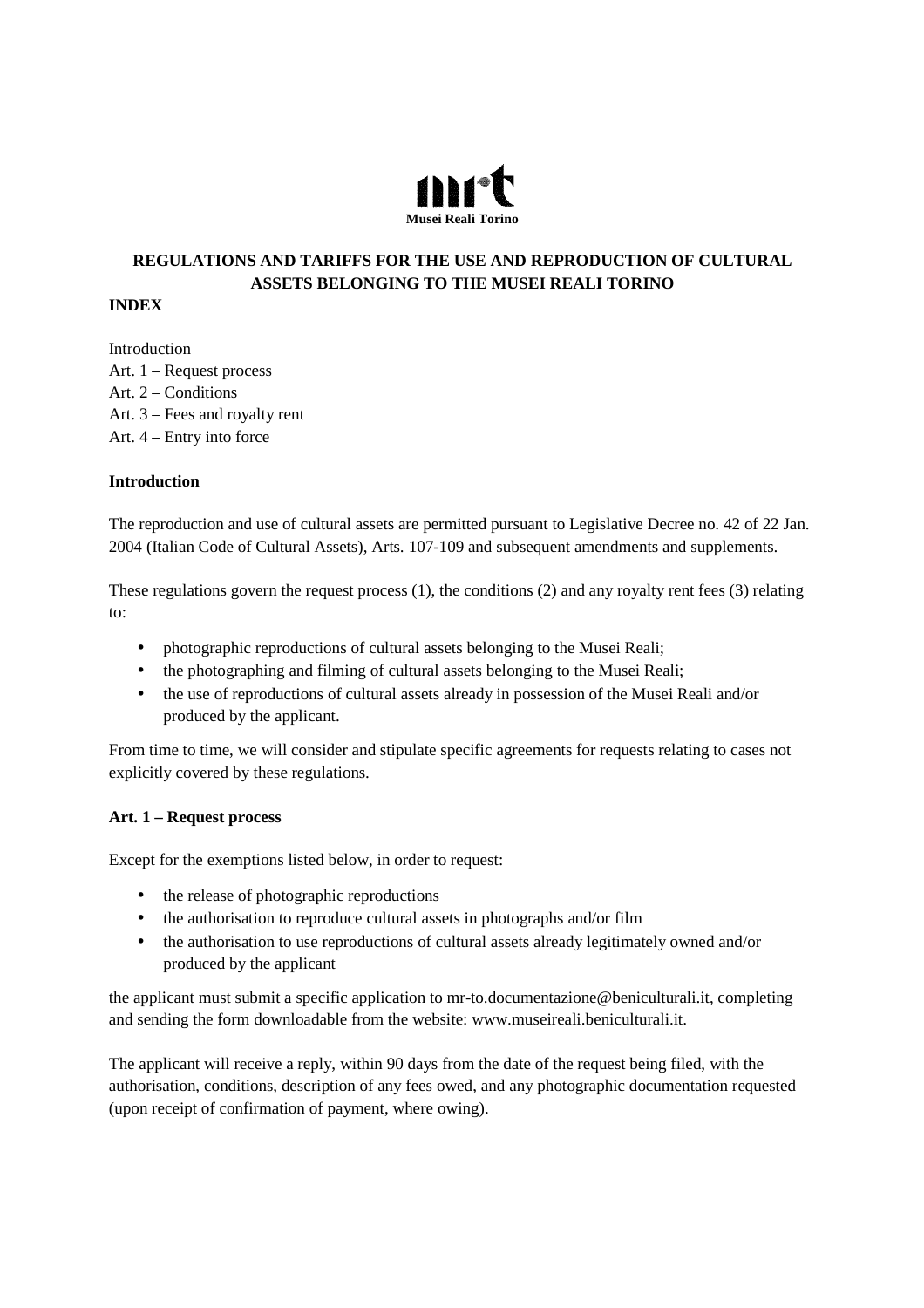If the request regards the release of photographic reproductions not in the possession of the Musei Reali, the user may hire – at their own expense – a photographer with proven experience, upon agreement with the Documentation Office regarding when and how the photographs shall be taken. The user will have to submit a copy of the images taken to the Musei Reali without restrictions; in such a case, we will reduce the fees for using the image, where applicable.

## *Exemptions*

The request for authorisation for the reproduction and use of images (and, therefore, the relevant payment of royalty rent) is not necessary in the case of:

- reproductions, legitimately acquired, that do not involve physical contact with the asset, nor its exposure to light sources (including flash), or the use of stands or tripods, when taken without intent to profit, for the purposes of study, research, free expression of thought, creative expression and the promotion of cultural knowledge;
- the dissemination, via whatever means, of images of cultural assets legitimately acquired, if done without intent to profit, for the purposes of study, research, free expression of thought, creative expression and the promotion of cultural knowledge (the images disseminated thus cannot be further reproduced with intent to profit, even indirectly);
- journalists in the exercise of their journalistic rights;
- government authorities operating in the pursuit of safety, health, and public order;
- films recorded or photographs taken from the outside.

## **Art. 2. – Conditions**

## *Authorisation for use of images*

The authorisation grants the non-exclusive right to use the images and for one time only. The grant is neither negotiable nor transferable. Different kinds of uses require separate authorisations.

Unless otherwise specified in the authorisation, the reproduced image must carry the notice: "Licensed by the Ministry of Cultural Heritage and Activities – Musei Reali", or the shorter wording: "©MiBAC – Musei Reali".

The applicant must submit between 1 and 5 copies of the publication in which the image has been reproduced, according to what is stipulated in the authorisation issued by the Musei Reali. In the case of periodical publications, we request that the extract be sent in digital format (.pdf).

## *Authorisation for photographs and films*

We will not authorise photographing / filming if we believe that taking photographs / recording film may risk the protection of the assets.

You must arrange in advance when and how the photographs shall be taken and/or the film recorded.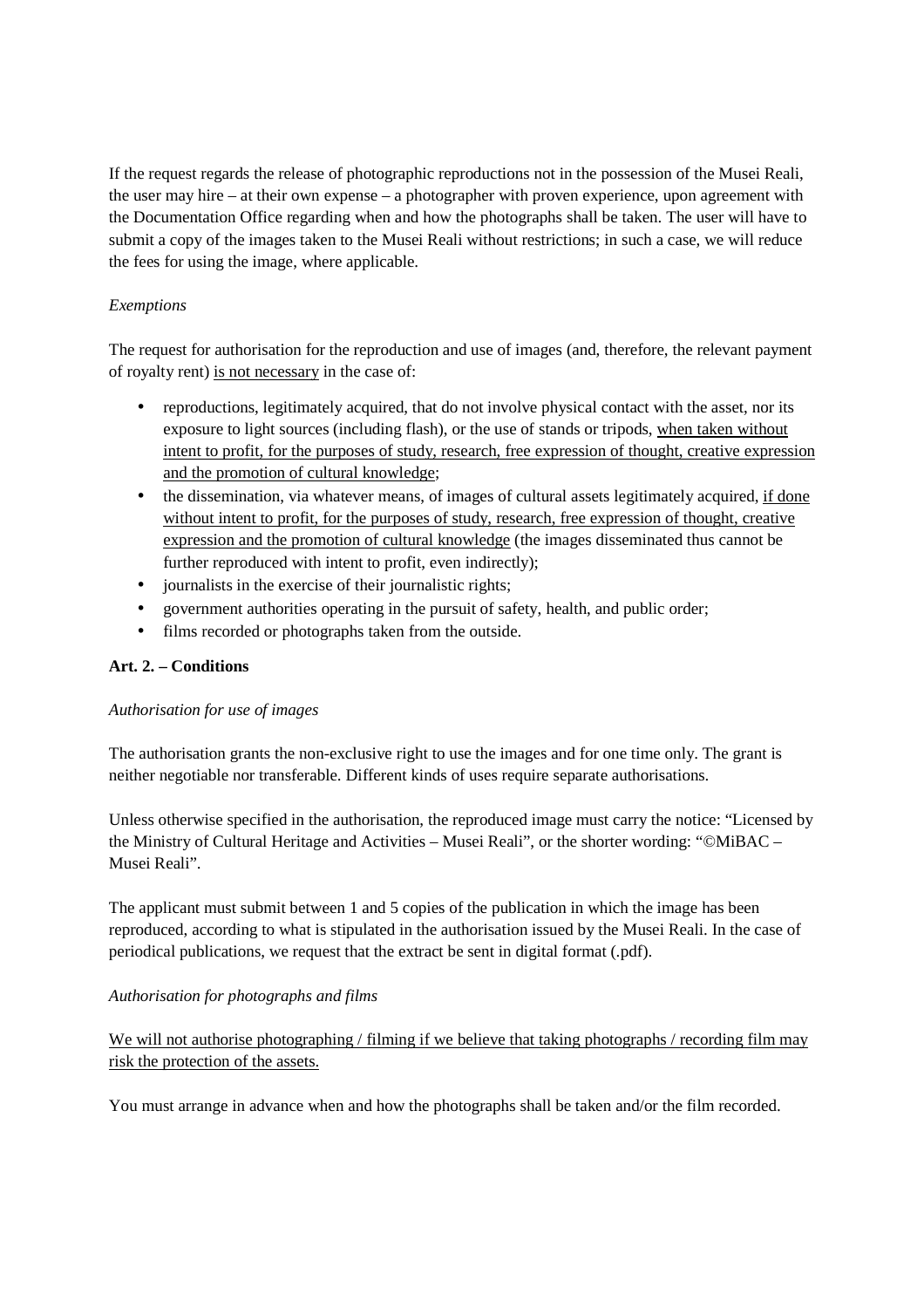The applicant must submit a duplicate of each photograph and/or film recording, ceding the rights to it; in such a case, we will reduce the fees for using the image, where applicable.

In cases where the use of museum spaces for taking photographs/recording film entails the employment of Musei Reali staff during their normal duties and/or in the provision of additional services, the applicant will bear the cost of these.

The Musei Reali are exempt from responsibility for any damages caused to property or persons during the reproduction of cultural assets. The use of museum spaces entails, therefore, the obligation to purchase an all risk insurance policy and to pay a security deposit (bank or insurance guarantee).

### **Art. 3 – Fees and royalty rent**

The reproduction and use of cultural assets are subject to the payment of a total amount comprising the reproduction fees (costs sustained by the administration) and any royalty rent defined by these Regulations. In cases where no royalty rent applies, the applicant must still pay the relevant reproduction fees.

The applicant will receive a description of any amounts owed and the methods for making the payment in reply to the submitted request. In cases where the applicant must pay both the reproduction fees and the royalty rent, the total amount will be set out in the Musei Reali's reply and will be duly totalled.

The fees and the royalty rent must be paid in advance. Following confirmation of payment, we will proceed in sending any reproductions requested.

### *Cases exempt from royalty rent*

No royalty rent is owed for reproductions that are requested or taken:

- by private individuals for personal or study-related reasons;
- by public entities or private individuals for promotional purposes undertaken without intent to profit.

| REPRODUCTION FOR PUBLICATION |                     |                                         |  |
|------------------------------|---------------------|-----------------------------------------|--|
| <b>EDITION</b>               | <b>REPRODUCTION</b> | <b>AMOUNT</b>                           |  |
| Hard copy edition            | Digital photograph  | Inside: $\text{\textsterling}50.00$     |  |
|                              |                     | Cover: €100.00 to 300.00                |  |
| Facsimile edition            | Digital photograph  | (per page) $\text{\textsterling}250.00$ |  |
| Reprint                      | Digital photograph  | 50% fee reduction applied upon          |  |
|                              |                     | publication                             |  |
| Worldwide rights             |                     | Fees applicable upon                    |  |
|                              |                     | publication are tripled                 |  |
| Multimedia publication (CD-  | Digital photograph  | Inside: € $(0.00)$                      |  |
| ROM, DVD, e-book, online     |                     | Cover: $\epsilon$ 120.00                |  |

*Royalty rent for the use of image reproductions*